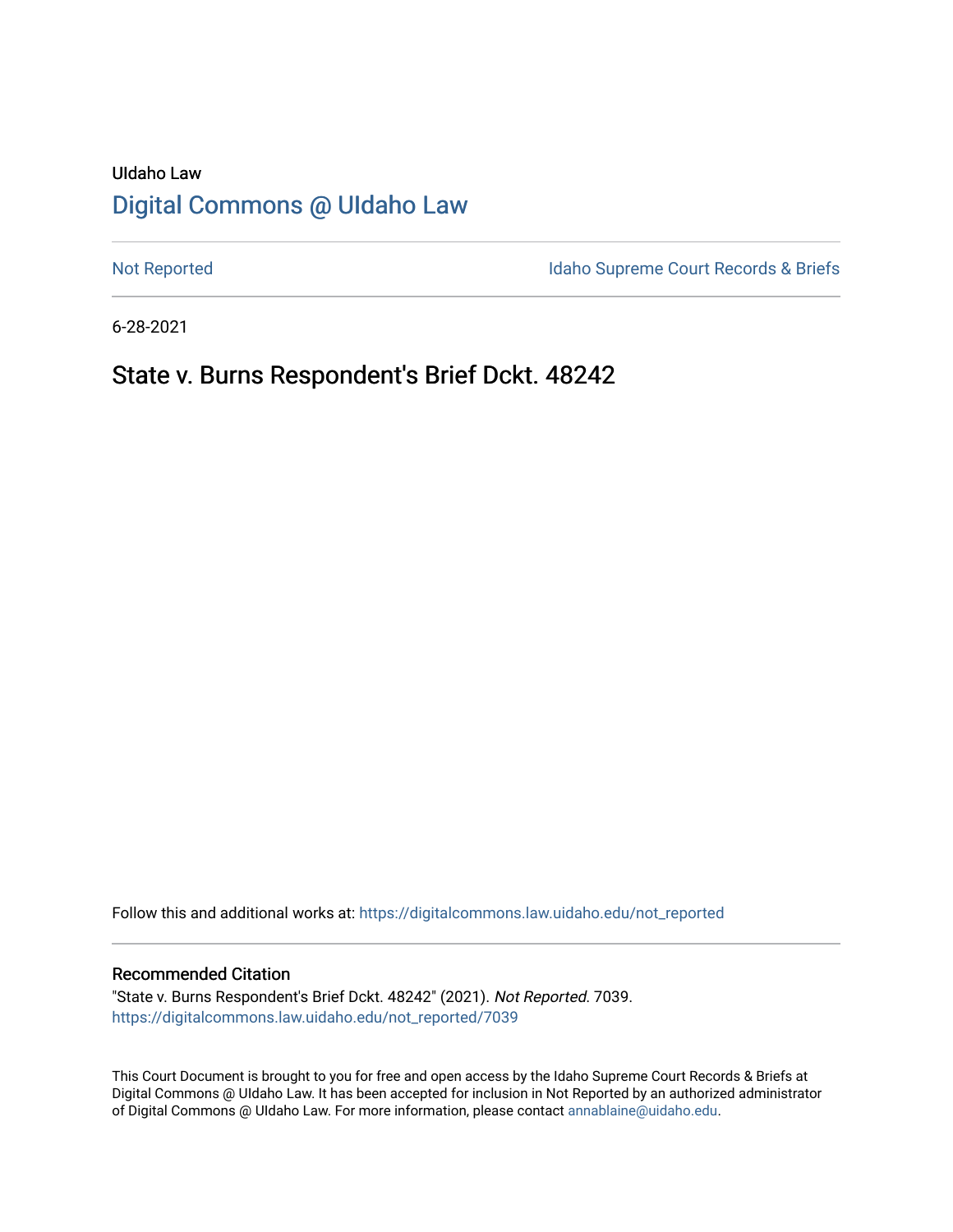Electronically Filed 6/28/2021 10:11 AM Idaho Supreme Court Melanie Gagnepain, Clerk of the Court By: Brad Thies, Deputy Clerk

LAWRENCE G. WASDEN Attorney General State of Idaho

MARK A. KUBINSKI Deputy Attorney General Chief, Criminal Law Division

KENNETH K. JORGENSEN Deputy Attorney General P.O. Box 83720 Boise, Idaho 83720-0010 (208) 334-4534 E-mail: [ecf@ag.idaho.gov](mailto:ecf@ag.idaho.gov) 

## IN THE SUPREME COURT OF THE STATE OF IDAHO

) ) ) ) ) ) ) ) ) )

| STATE OF IDAHO,           |
|---------------------------|
| Plaintiff-Respondent,     |
| V.                        |
| <b>JAYSON BARY BURNS,</b> |
| Defendant-Appellant.      |
|                           |

NO. 48242-2020

 Bonneville County Case No. CR10-20-5149

RESPONDENT'S BRIEF

## **ISSUES**

1. Has Burns failed to establish that the district court abused its discretion by imposing concurrent unified sentences of seven years, with two and one-half years fixed, for possession of heroin and possession of methamphetamine and five years, with two and one-half years fixed, for felony eluding?

2. Has Burns failed to establish that the district court abused its discretion by denying his Rule 35 motion for reduction of sentence?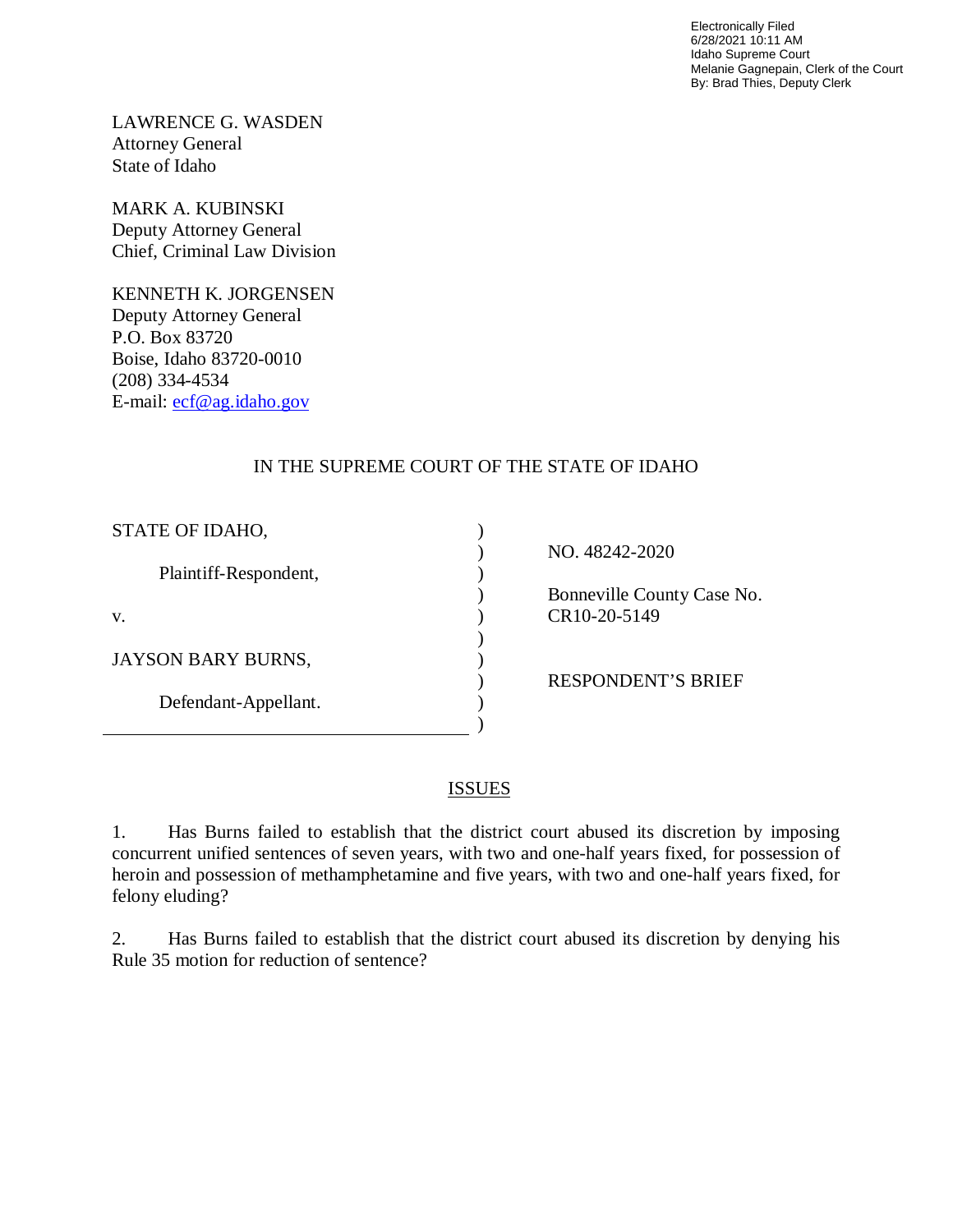#### STATEMENT OF THE CASE

On May 31, 2020, at approximately 10:21 P.M., officers responded to a Holiday Inn Express based on a report that Burns, a "known wanted fugitive<sup>[]</sup>," was staying at the hotel. (R., pp. 12-13.) Officers observed Burns driving out of the hotel parking lot "without any headlights on," and noted that he had been "preparing to turn north … but then saw [the officers] and turned south." (R., p. 13.) As officers pursued, Burns cut across several lanes of travel without using a turn signal, "turned left on [a] red light," and "began to swerve and increase in speed." (Id.) After Burns ran a red light while travelling approximately 80 miles per hour in a 40 miles-perhour zone, requiring multiple vehicles to stop, the officers "determined it was too unsafe to continue" and discontinued the pursuit. (Id.)

At approximately 4:26 A.M. the following morning, Burns returned to the Holiday Inn Express and, when he saw officers in the hotel lobby, he "threw items he had in his hands on the ground and turned around and began to run." (R., p. 14.) The officers chased Burns and ordered him to stop; however, Burns continued to flee until he "tripped and fell," after which he physically resisted arrest and officers ultimately had to taze him twice to "take him safely into custody." (R., pp. 14-15.) Upon searching Burns's person, officers located a container of heroin, a plastic bag containing methamphetamine, two syringes – one of which was "loaded" with methamphetamine, a glass methamphetamine pipe, and "brass knuckles." (R., pp. 15-16.)

The state charged Burns with possession of heroin, possession of methamphetamine, felony eluding, possession of drug paraphernalia, and resisting or obstructing officers. (R., pp. 33-35.) Pursuant to a plea agreement, Burns pled guilty to possession of heroin, possession of methamphetamine, and felony eluding. (R., pp. 60-65.) In exchange, the state dismissed the remaining charges, as well as two separate cases in their entirety. (R., pp. 60-65.) The district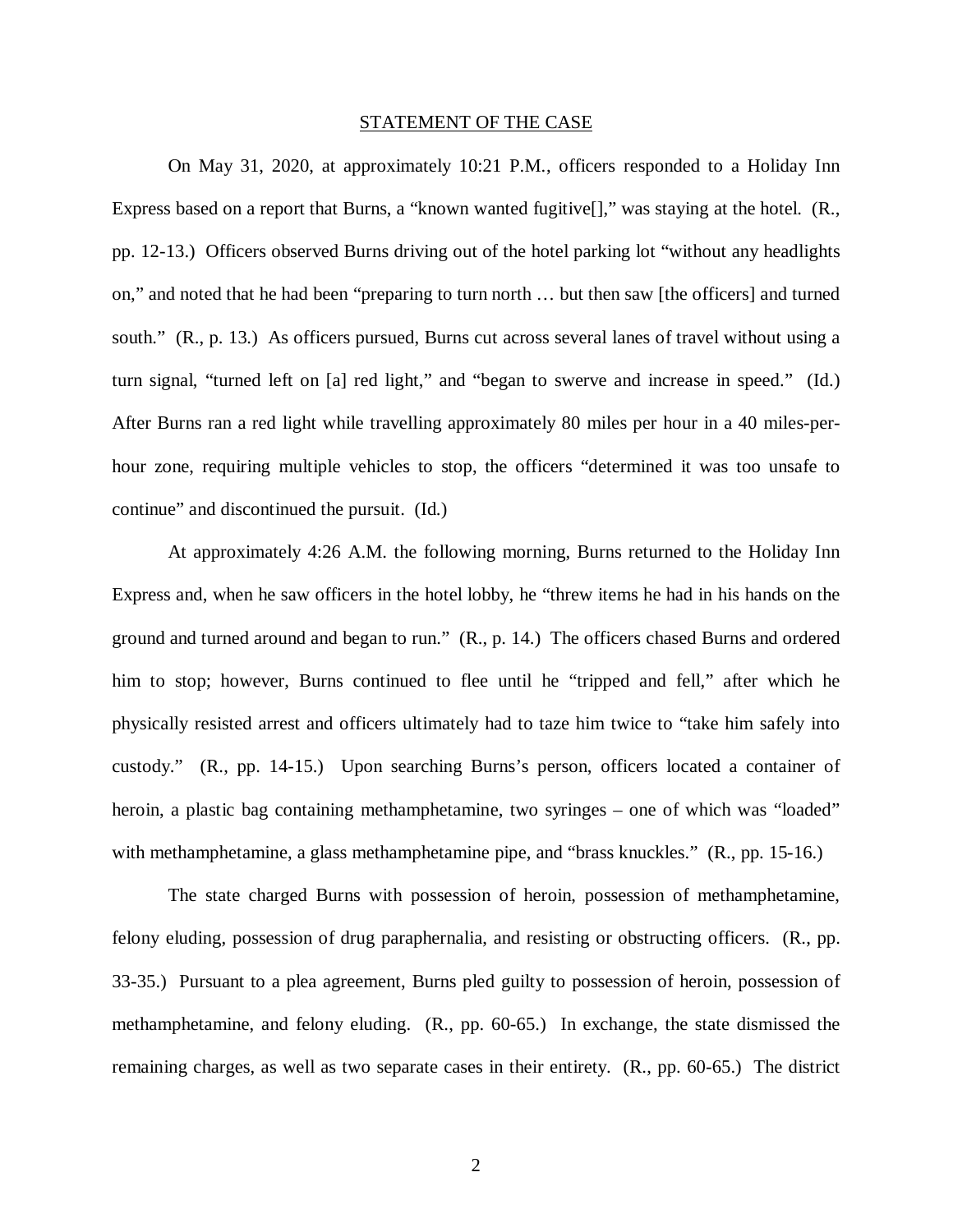court imposed concurrent unified sentences of seven years, with two and one-half years fixed, for possession of heroin and possession of methamphetamine and five years, with two and one-half years fixed, for felony eluding. (R., pp. 71-75.) Burns filed a notice of appeal timely from the judgment of conviction. (R., pp. 86-89.) He also filed a timely Rule 35 motion for reduction of sentence, which the district court denied. (R., pp. 79-80, 84-85.)

Burns asserts that his sentences are excessive and that the district court abused its discretion by denying his Rule 35 motion for reduction of sentence. (Appellant's brief, p. 2.)

#### ARGUMENT

#### I. Burns Has Failed To Show That The District Court Abused Its Sentencing Discretion

A. Introduction

The district court imposed concurrent unified sentences of seven years, with two and onehalf years fixed, for possession of heroin and possession of methamphetamine and five years, with two and one-half years fixed, for felony eluding. (R., pp. 71-75.) On appeal, Burns contends his sentences are excessive in light of his purported remorse, acceptance of responsibility, and request to again participate in the retained jurisdiction program. (Appellant's brief, pp. 3-4.) The record supports the sentences imposed.

#### B. Standard Of Review

Appellate review of a sentence is based on an abuse of discretion standard. State v. Dobbs, 166 Idaho 202, . 457 P.3d 854, 855 (2020) (citation omitted). "Where a sentence is not illegal, the appellant has the burden to show that it is unreasonable and, thus, a clear abuse of discretion." State v. Schiermeier, 165 Idaho 447, 454, 447 P.3d 895, 902 (2019) (citation omitted). "A sentence fixed within the limits prescribed by the statute will ordinarily not be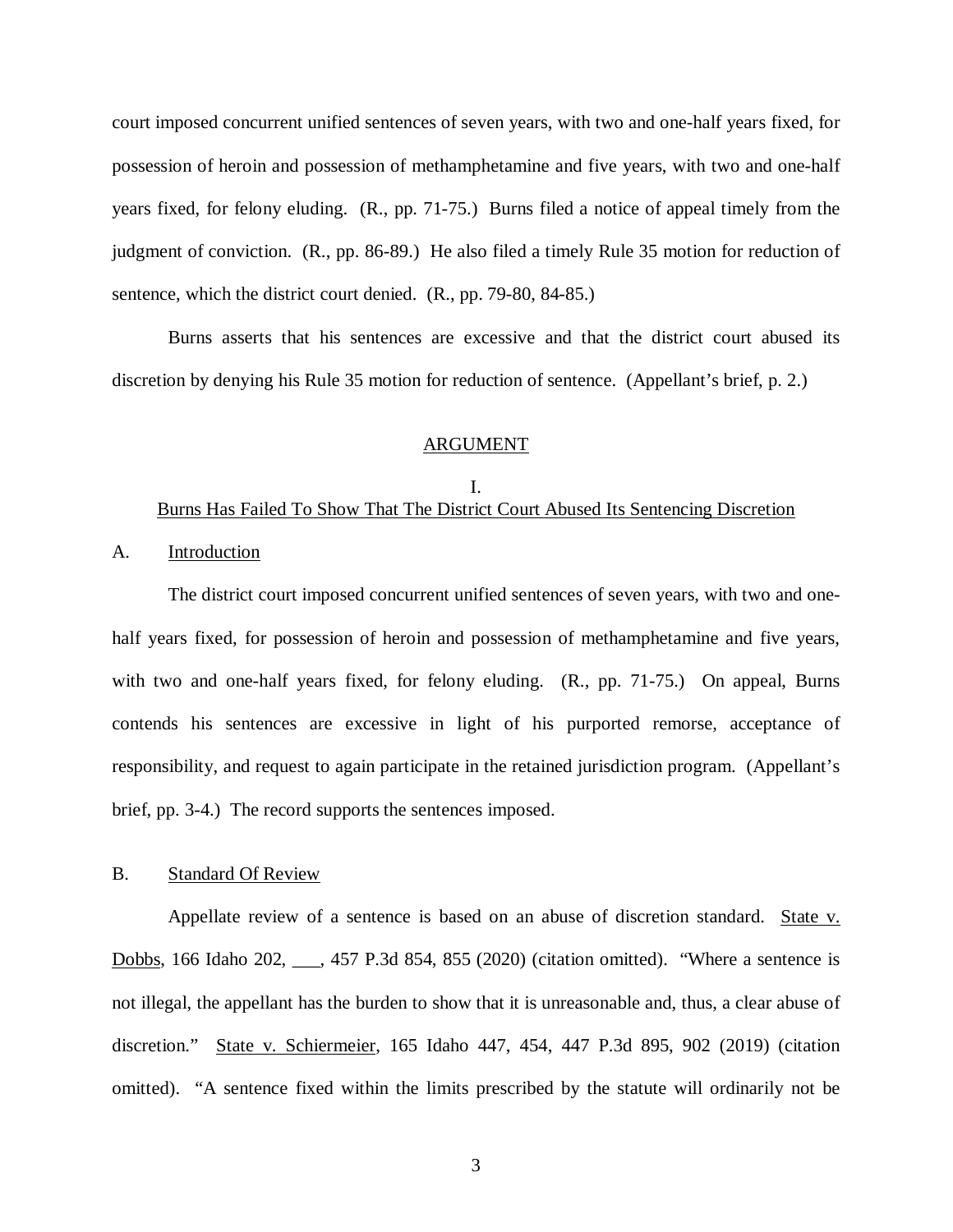considered an abuse of discretion by the trial court." Id. "A sentence of confinement is reasonable if it appears at the time of sentencing that confinement is necessary 'to accomplish the primary objective of protecting society and to achieve any or all of the related goals of deterrence, rehabilitation, or retribution applicable to the given case.'" Id. (quoting State v. Toohill, 103 Idaho 565, 568, 650 P.2d 707, 710 (Ct. App. 1982)). The district court has the discretion to weigh those objectives and to give them the weight deemed appropriate. Dobbs, 166 Idaho at \_\_\_, 457 P.3d at 856. "In deference to the trial judge, this Court will not substitute its view of a reasonable sentence where reasonable minds might differ." State v. Bodenbach, 165 Idaho 577, 591, 448 P.3d 1005, 1019 (2019) (citation omitted).

### C. The District Court Did Not Abuse Its Discretion

Application of these legal standards to the facts of this case shows no abuse of discretion. First, the district court applied the correct legal standards. (8/3/2020 Tr., p. 11, Ls. 17-24.) It found that the protection of society "[c]ertainly … comes into play, not just the drug use but also the eluding. A lot of people are put at risk." (8/3/2020 Tr., p. 11, Ls. 18-20.) The court further stated, "I look at deterrence, punishment, rehabilitation. I think all of those factors apply." (8/3/2020 Tr., p. 11, Ls. 22-24.) It noted, "[W]e started out with three felony cases; and you whittled that down to just three felony charges. So it's been a difficult year as far as criminal behavior on your part" (8/3/2020 Tr., p. 15 Ls. 1-4), and "there's a measure of punishment that goes along with all of this" (8/3/2020 Tr., p. 16, Ls. 1-2). The court "considered … a rider" (8/3/2020 Tr. p. 12, L. 16) but was "just not convinced we're going to get much out of a rider program"  $(8/3/2020 \text{ Tr.}, p. 14, L. 25 - p. 15, L. 1)$ . It stated, "The fact is, you did well on a [prior] rider and then got probation as a result; but whatever you learned on [the] rider really didn't take because you weren't really doing well on probation" (8/3/2020 Tr., p. 12, Ls. 17-20),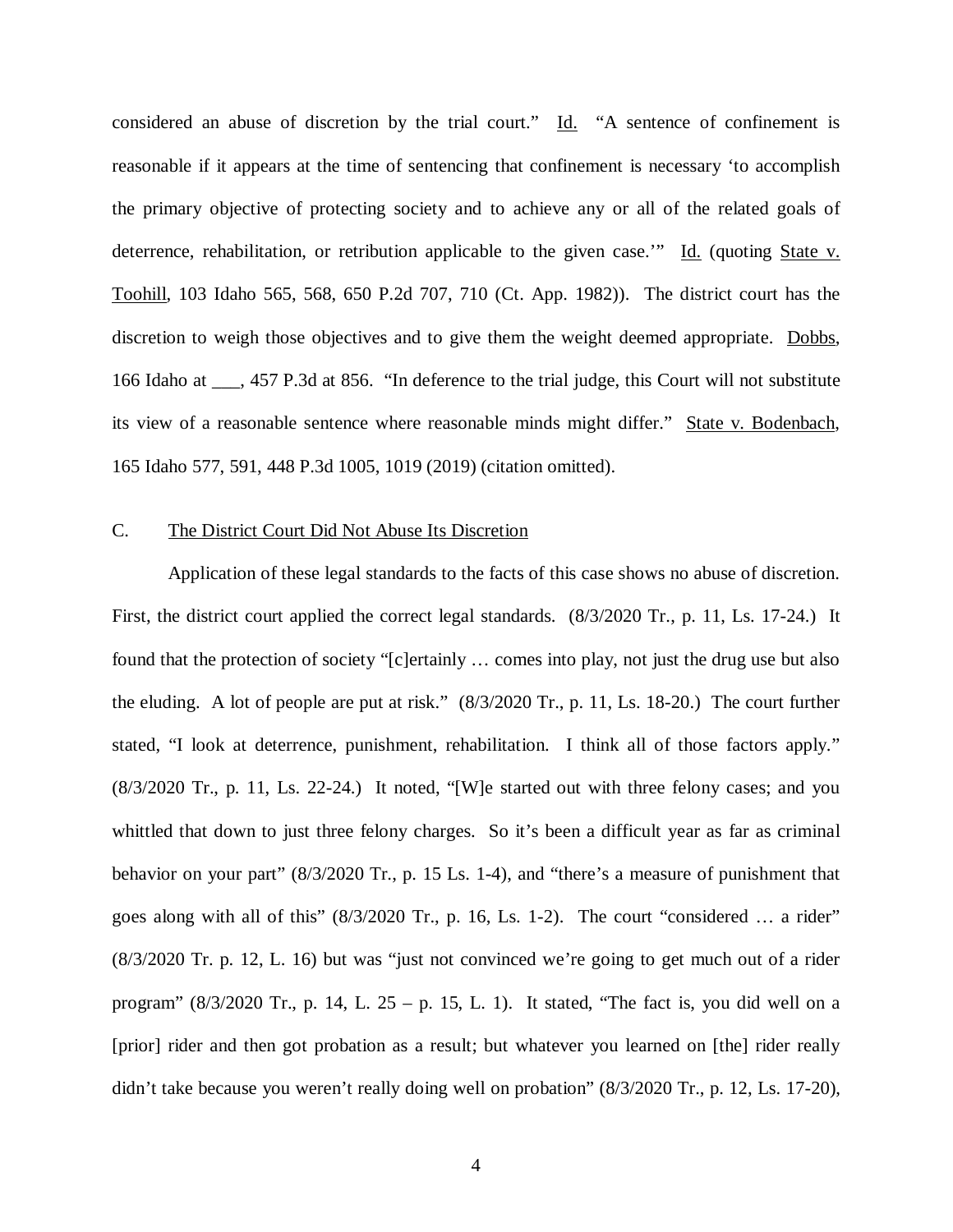and, "I'm not going to opt for a rider. We did that. We tried that. That wasn't very helpful" (8/3/2020 Tr., p. 12, Ls. 23-25). The court noted that it was "certainly considering rehabilitation" (8/3/2020 Tr., p. 11, L. 24), and that Burns "can still take classes and take counseling and be prepared to be successful on parole" (8/3/2020 Tr., p. 15, Ls. 17-19).

The district court's decision is supported by the record. Burns presents a danger to the community in light of his ongoing criminal offending. As a juvenile, Burns was adjudicated for crimes including battery, petit theft, two separate burglaries, and two counts of possession of alcohol by a minor, as well as numerous probation violations. (PSI, pp. 4-6. $^1$  $^1$ ) Burns's adult criminal record contains at least four prior felony convictions and 17 misdemeanor convictions (at least two of which were amended from felonies), including convictions for crimes that endanger and/or harm others such as injury to a child, aggravated assault, unlawful possession of a weapon, reckless driving, DUI, two convictions for misdemeanor flee/attempt to elude a police officer, and a previous conviction for felony eluding. (PSI, pp. 1, 7-11.) In addition, he had separate charges for felony eluding and misdemeanor flee/attempt to elude a police officer that were still pending at the time that the presentence report was completed. (PSI, p. 11.)

Burns also has an abysmal history on community supervision. He has previously had numerous opportunities on probation and parole, but he repeatedly violated the terms of supervision in the community with conduct including committing new crimes, using drugs and alcohol, selling methamphetamine and heroin, avoiding and absconding from supervision, and – on at least three separate occasions – fleeing from police while driving at high speeds. (PSI, pp.

 $\overline{a}$ 

<span id="page-5-0"></span><sup>&</sup>lt;sup>1</sup> PSI page numbers correspond with the page numbers of the electronic file "Confidential" Exhibit Record.pdf."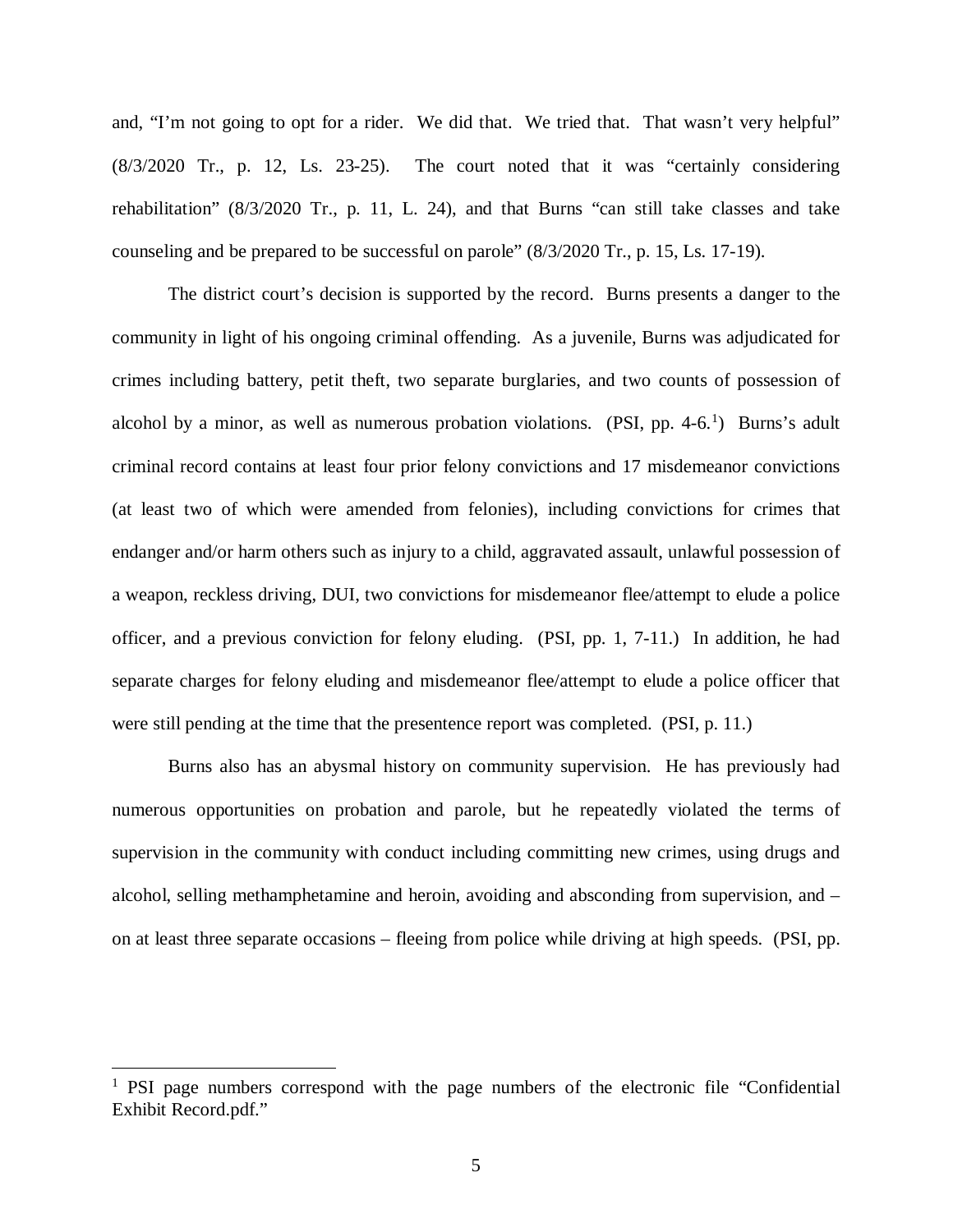8-11, 14-15.) A former probation officer reported that Burns was "'not cut out for probation … he was highly dishonest, lacked any remorse, was uncooperative, and refused to engage in supervision in any way. He absconded and his probation had to be revoked without any level of success at any time.'" (PSI, p. 12.)

Burns has previously been afforded multiple treatment opportunities, but has nevertheless persisted in his criminal thinking and behavior, with no regard for the safety and well-being of others. He was offered Drug Court following one of his probation violations; however, he "refused to go into Drug Court" and instead chose to top out his time while incarcerated. (PSI, p. 12.) He completed the Therapeutic Community retained jurisdiction program, the Correctional Alternative Placement Program, and treatment and programming while in prison, none of which precluded his drug abuse and criminal offending. (PSI, pp. 14-15.) The presentence investigator advised, "Given Mr. Burns' extended history, I remain concerned about his relapse potential, risk to himself, and risk to others. As such, I respectfully recommend another period of incarceration for the defendant, involving a secure placement and access to additional treatment services." (PSI, p. 24.) All of this information supports the district court's determination that a prison sentence was necessary to meet the goals of sentencing.

On appeal, Burns argues that his sentences are excessive in light of his purported remorse, acceptance of responsibility, and desire to participate in treatment. (Appellant's brief, p. 4.) Contrary to Burns's claim that he wishes to participate in treatment, he failed to attend his initial appointment and at Tueller Counseling Services while this case was pending and did not follow through with substance abuse treatment while in the community. (PSI, pp. 20, 23-24.) Burns's purported remorse and acceptance of responsibility mean little given his numerous, ongoing attempts to avoid that responsibility by fleeing from law enforcement. In fact, Burns's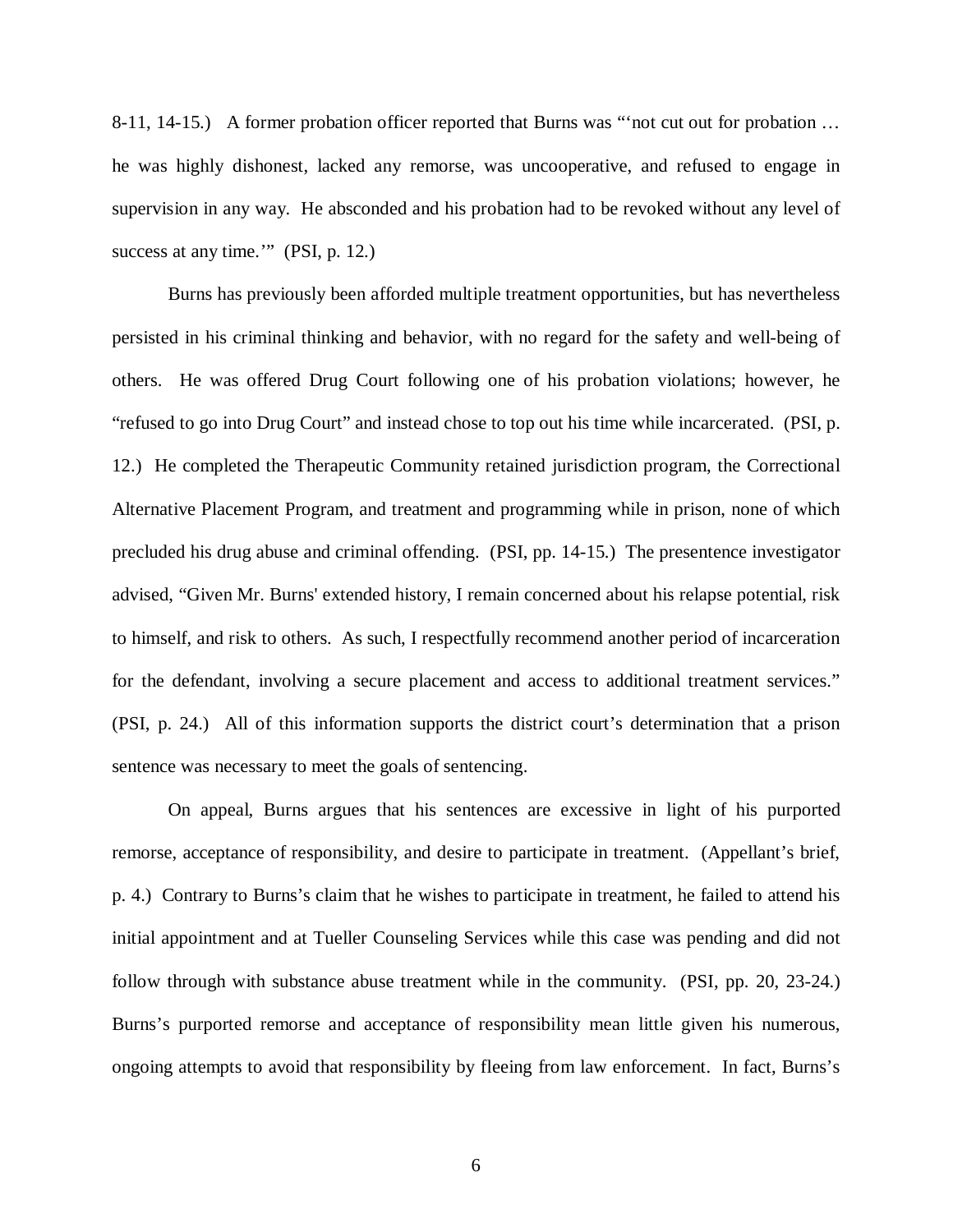efforts to dodge accountability for his criminal actions have only escalated – while he previously incurred convictions for fleeing or attempting to elude officers three separate times between 2008 and 2017, his recent charges include three additional attempts to elude police within a period of less than 17 months (between 2019 and 2020). (PSI, pp. 7, 9-11.) Burn's repeated decisions to put others at risk by fleeing from police demonstrate the danger he poses to society. Burns's arguments do not show that the district court abused its sentencing discretion.

Burns's sentences are appropriate in light of his ongoing criminal behavior and efforts to avoid accountability, his failure to rehabilitate or be deterred, and the danger he presents to the community. Burns has not demonstrated that the district court abused its discretion when it determined that an aggregate unified sentence of seven years, with two and one-half years fixed, was necessary to meet the goals of sentencing.

## II. Burns Has Failed To Show That The District Court Abused Its Discretion When It Denied His Rule 35 Motion For Reduction Of Sentence

### A. Introduction

Burns next asserts that the district court abused its discretion when it denied his Rule 35 motion for reduction of sentence because he wished to be placed at a work camp "as soon as possible." (Appellant's brief, p. 5.) Burns has failed to establish any basis for reversal of the district court's order denying his Rule 35 motion.

#### B. Standard Of Review

"A motion for reduction of sentence under I.C.R. 35 is essentially a plea for leniency, addressed to the sound discretion of the court." State v. Burggraf, 160 Idaho 177, 180, 369 P.3d 955, 958 (Ct. App. 2016). "When presenting a Rule 35 motion, the defendant must show that the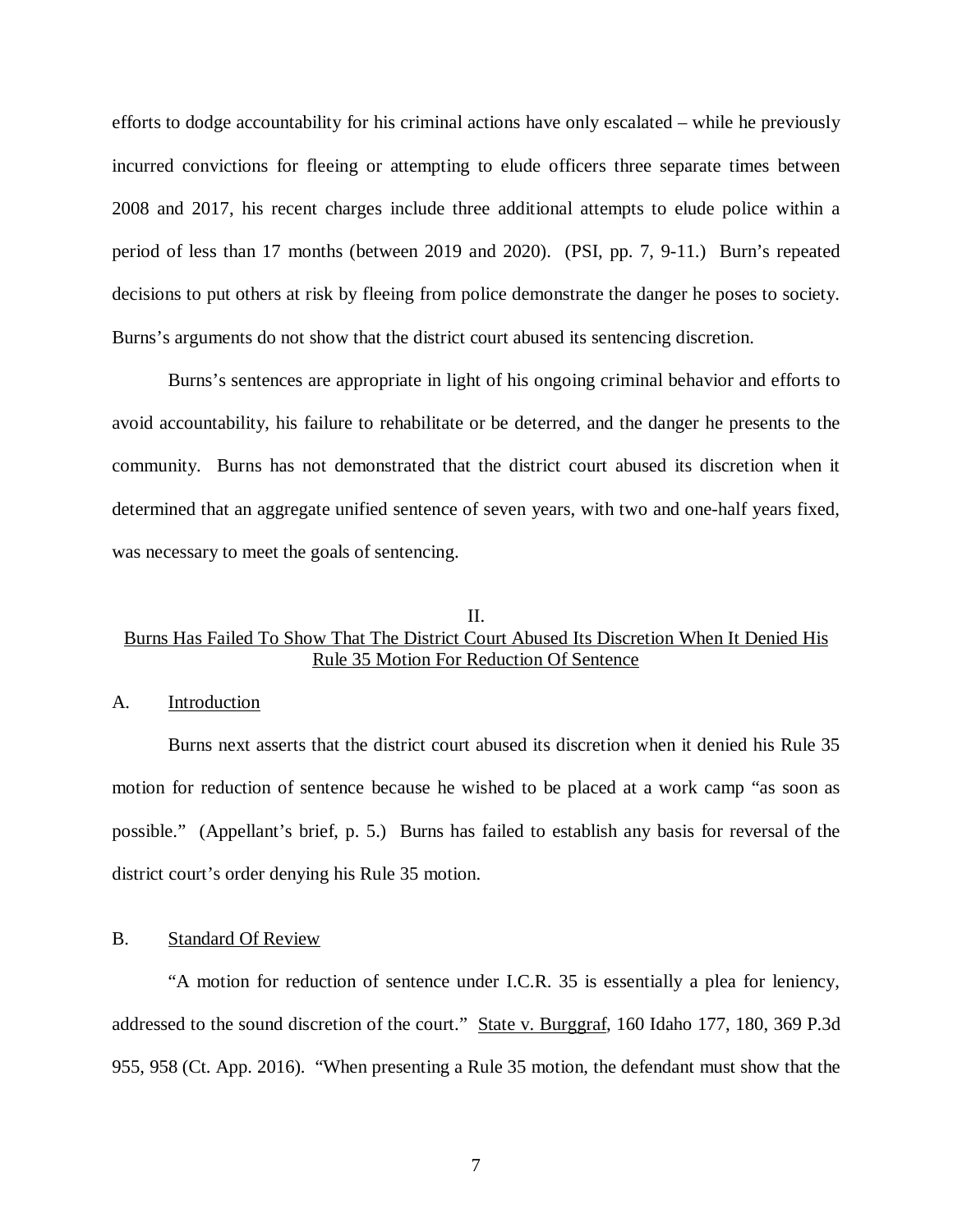sentence is excessive in light of new or additional information subsequently provided to the district court in support of the Rule 35 motion." State v. Huffman, 144 Idaho 201, 203, 159 P.3d 838, 840 (2007).

#### C. Burns Failed To Show His Sentences Were Excessive In Light Of New Information

Burns provided no new information in support of his Rule 35 motion for reduction of sentence. (R., p. 79.) At the hearing on his Rule 35 motion, Burns merely stated that wanted to "get to a work camp or something like that as soon as possible."  $(8/17/2020 \text{ Tr.}, p. 4, Ls. 21-25.)$ Burns's desire to be placed at a work camp is not "new" information that supports a reduction of sentence, as the placement of inmates lies within the discretion of the Idaho Department of Correction. Because Burns presented no new evidence in support of his Rule 35 motion, he failed to demonstrate in the motion that his sentences were excessive. Having failed to make such a showing, he has failed to establish any basis for reversal of the district court's order denying his Rule 35 motion.

#### **CONCLUSION**

The state respectfully requests this Court to affirm Burns's convictions and sentences and the district court's order denying Burns's Rule 35 motion for reduction of sentence.

DATED this 28th day of June, 2021.

 $\frac{1}{s}$  Kenneth K. Jorgensen KENNETH K. JORGENSEN Deputy Attorney General

 VICTORIA RUTLEDGE Paralegal